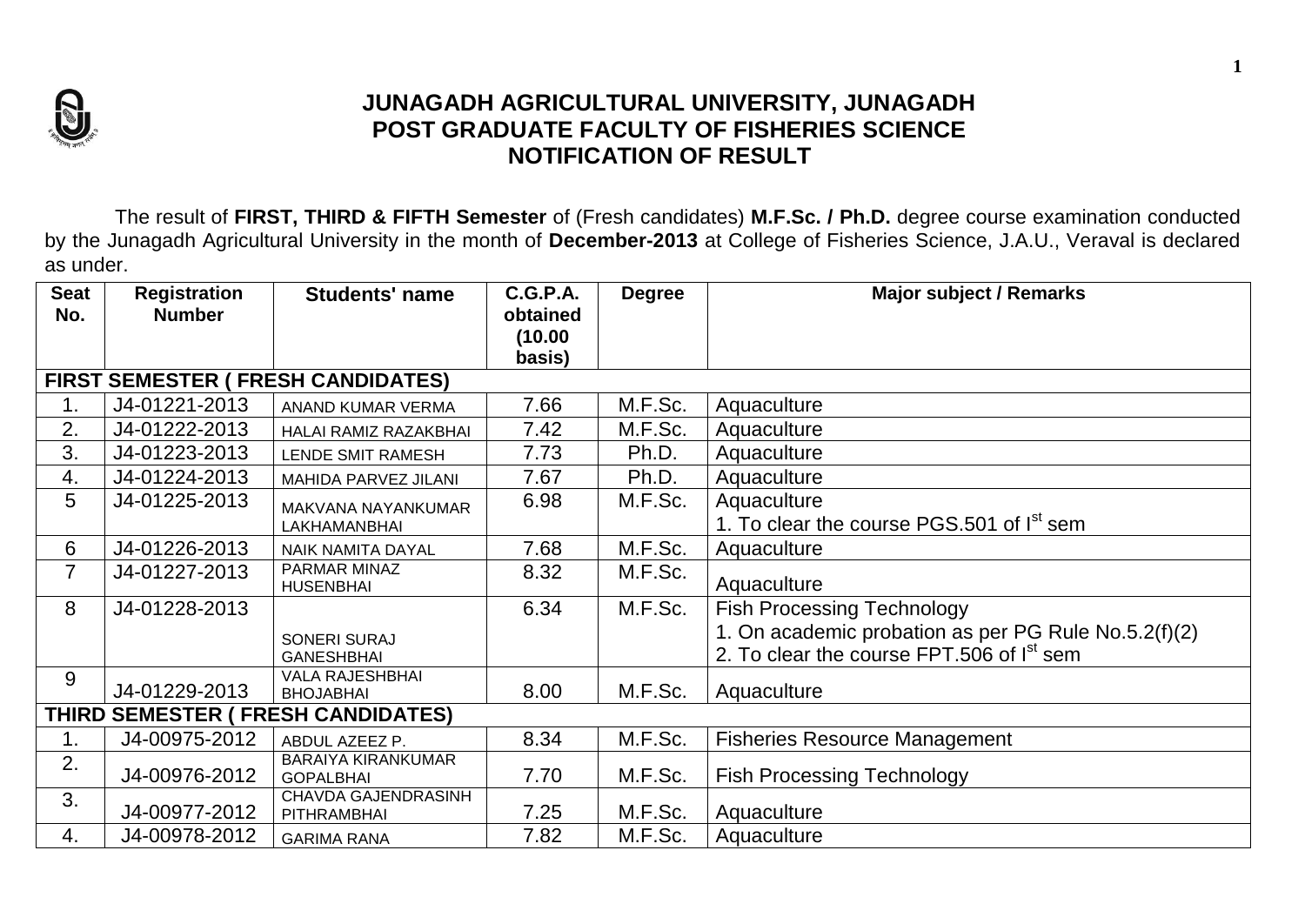| 5                                  | J4-00980-2012 | <b>MAPWESERA HENRY</b>                          | 7.29 | M.F.Sc. | Aquaculture                          |  |  |  |
|------------------------------------|---------------|-------------------------------------------------|------|---------|--------------------------------------|--|--|--|
| 6                                  | J4-00981-2012 | <b>JOSHI ARTI MAHESHBHAI</b>                    | 7.18 | M.F.Sc. | <b>Fisheries Resource Management</b> |  |  |  |
|                                    | J4-00982-2012 | MER RASHMI RAMJIBHAI                            | 8.38 | M.F.Sc. | Aquaculture                          |  |  |  |
| 8                                  | J4-00983-2012 | MULYE VIJAY BHIKAJI                             | 7.47 | Ph.D.   | <b>Fish Processing Technology</b>    |  |  |  |
| 9                                  | J4-00984-2012 | PARMAR PARAGKUMAR<br><b>MEGHJIBHAI</b>          | 7.27 | M.F.Sc. | <b>Fisheries Resource Management</b> |  |  |  |
| 10                                 | J4-00985-2012 | <b>PATEL MIHIR</b><br>RAMESHBHAI                | 7.46 | M.F.Sc. | Aquaculture                          |  |  |  |
| 11                                 | J4-00986-2012 | RAMCHANDRA KHILERI                              | 7.16 | M.F.Sc. | <b>Fisheries Resource Management</b> |  |  |  |
| 12                                 | J4-00987-2012 | <b>TANDEL KIRTANKUMAR</b><br><b>VALLABHBHAI</b> | 7.51 | M.F.Sc. | Aquaculture                          |  |  |  |
| 13                                 | J4-00989-2012 | <b>VADHER KIRAN</b><br>KARASHANBHAI             | 7.74 | M.F.Sc. | Aquaculture                          |  |  |  |
| FIFTH SEMESTER ( FRESH CANDIDATES) |               |                                                 |      |         |                                      |  |  |  |
| ι.                                 | J4-00946-2011 | <b>CHAUDHARI SWATI</b><br>HASAMUKHBHAI          | 6.89 | M.F.Sc. | Aquaculture                          |  |  |  |
| 2.                                 | J4-00953-2011 | SHABIR AHMAD DAR                                | 8.50 | Ph.D.   | <b>Fisheries Resource Management</b> |  |  |  |
| 3.                                 | J4-00956-2011 | <b>SOLANKI YOGESH</b><br><b>BHAGUBHAI</b>       | 7.56 | Ph.D.   | Aquaculture                          |  |  |  |

No.JAU/REG/EXAM/T.5/ 543 -46 / 20 1 Date: 13/02/2014

.

4 **REGISTRAR**